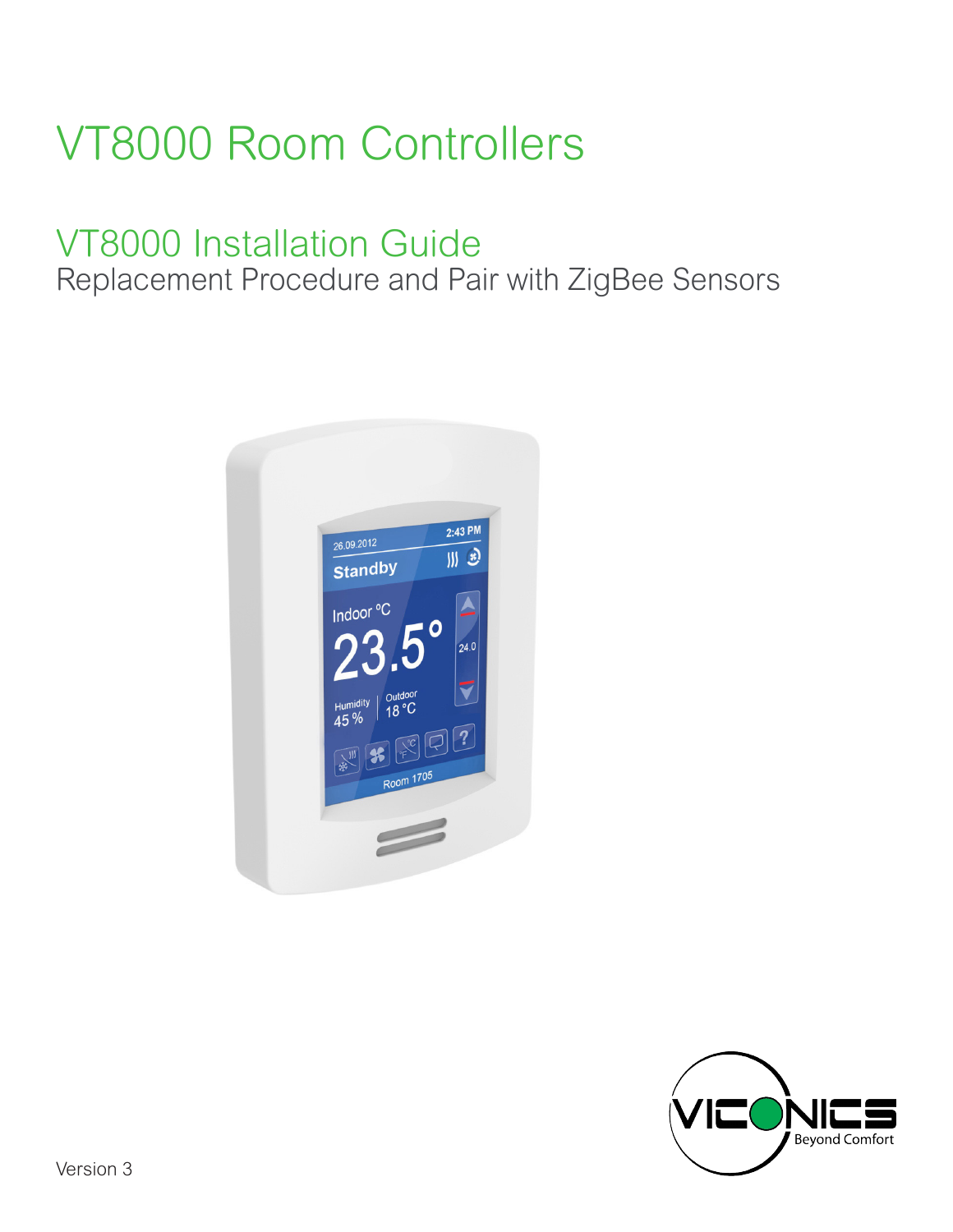### **Jerview**

This procedure shows how to replace VT8000 Room Controllers already installed, as well as to setup the Room Controller to communicate with a front end controller via Zigbee or BACnet and pair the Room Controller with a ZigBee Sensor.

Before going through the replacement steps, refer to the tables on the following pages to compare the default values with the current parameter configurations on the existing VT8000. Navigate through the **Network**, **Configuration** and **Setpoints/Display** pages in the **Setup** menu and note down the current configurations if they are different from the default values.



- When replacing an installed Room Controller, turn off the HVAC system to prevent any damage by potentially incorrect default settings on the new Room Controller.
- Electronic controls are static sensitive devices. Discharge yourself correctly before handling and installing Room Controller.
- Use high caution when installing Room Controller as a short circuit or incorrect wiring may cause permanent damage to Room Controller or equipment.
- All VT8000 series Room Controllers controls are designed for use as operating controls only and are not safety devices. Tampering with the Device or unintended application of the Device will result in a void of warranty.



Note the following before you start this procedure:

- Verify you are replacing the Room Controller with the same model (VTR8300, VT8300, or VT8600).
- When replacing any Room Controller, isolate power to the HVAC system to prevent any damage by potentially incorrect default settings on the new Room Controller.
- Electronic controls are static sensitive devices. Discharge yourself correctly before handling and installing any Room Controller.
- Use high caution when installing Room Controller as a short circuit or incorrect wiring may cause permanent damage to Room Controller or equipment.
- All Room Controllers are designed for use as operating controls only and are not safety devices. Tampering with the Device or unintended application of the Device will result in a void of warranty.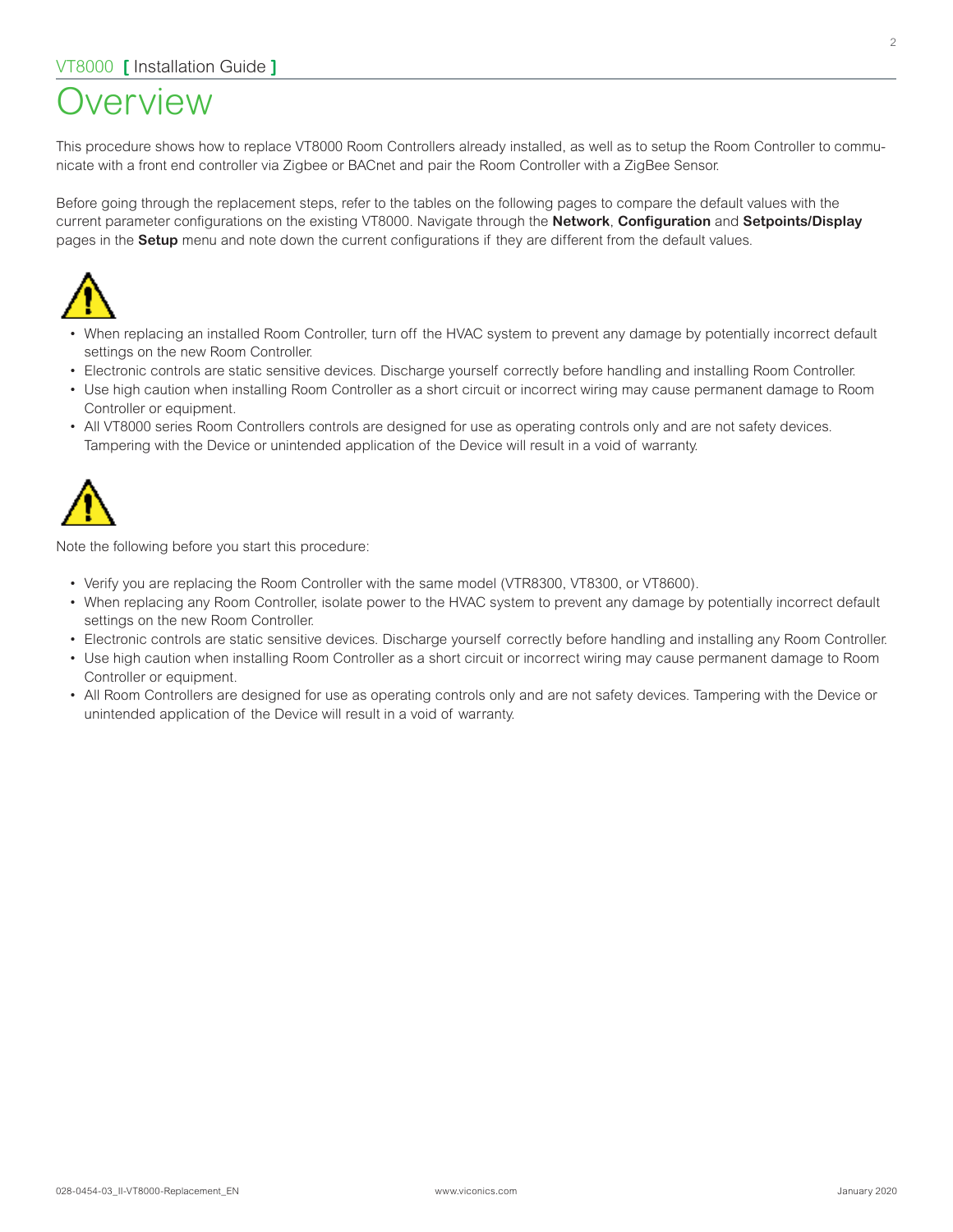### Object Tables

### **Legend**

| All models |
|------------|
| VT8350     |

| <b>Object Name</b>                 | <b>Default Configurations</b>  | <b>Current Configurations before Replacement</b> |
|------------------------------------|--------------------------------|--------------------------------------------------|
|                                    | 1/2 ZigBee Network             |                                                  |
| <b>COM Address</b>                 | 254                            |                                                  |
| Node Type (Firmware 1.3 and newer) | Router                         |                                                  |
| PAN ID                             | $\,0\,$                        |                                                  |
| Channel                            | 10                             |                                                  |
|                                    | 2/2 ZigBee Others              |                                                  |
| Permit Join                        | On                             |                                                  |
|                                    | 1/2 BACnet Network             |                                                  |
| <b>COM Address</b>                 | 254                            |                                                  |
| Network Units                      | Imperial                       |                                                  |
| Network Language                   | English                        |                                                  |
| <b>BACnet Baud Rate</b>            | Auto                           |                                                  |
|                                    | 2/2 BACnet Network             |                                                  |
| <b>BACnet Instance</b>             |                                |                                                  |
|                                    | <b>1/7 Configuration</b>       |                                                  |
| BI 1 / UI 16 Status                | None                           |                                                  |
| BI 2 / UI 17 Status                | None                           |                                                  |
| RUI 1 / UI 19 Status               | None                           |                                                  |
| Occupancy Command                  | Motion                         |                                                  |
| Smart Recovery                     | Off                            |                                                  |
| Setpoint func.                     | Attach SP                      |                                                  |
|                                    | <b>2/7 Configuration</b>       |                                                  |
| Mode Button                        | Normal                         |                                                  |
| Auto Mode                          | Enabled                        |                                                  |
| Fan Menu (Sequence)                | On-Auto                        |                                                  |
| Auto Fan Function                  | $\mathsf{AS}$                  |                                                  |
| Standby Mode                       | Absolute                       |                                                  |
| Standby Differential               | $2^{\circ}$ C (3 $^{\circ}$ F) |                                                  |
|                                    | 3/7 Configuration              |                                                  |
| Standby Time                       | 0.5H                           |                                                  |
| Unoccupied Time                    | 0H                             |                                                  |
| Temporary Occupancy Time           | 2H                             |                                                  |
| Dehumidification Hysteresis        | 5% RH                          |                                                  |
| Dehumidification Max Cooling       | 100%                           |                                                  |
| <b>Dehumidification Lockout</b>    | Enabled                        |                                                  |
|                                    | <b>4/7 Configuration</b>       |                                                  |
| CPH                                | $\overline{4}$                 |                                                  |
| Control Type                       | Floating                       |                                                  |
| BO8 Out Time                       | 15 Minute                      |                                                  |
| BO8 AuxOut                         | Not Used                       |                                                  |
| Floating Time                      | $1.5 \text{ min}$              |                                                  |
| Action                             | DA                             |                                                  |
|                                    |                                |                                                  |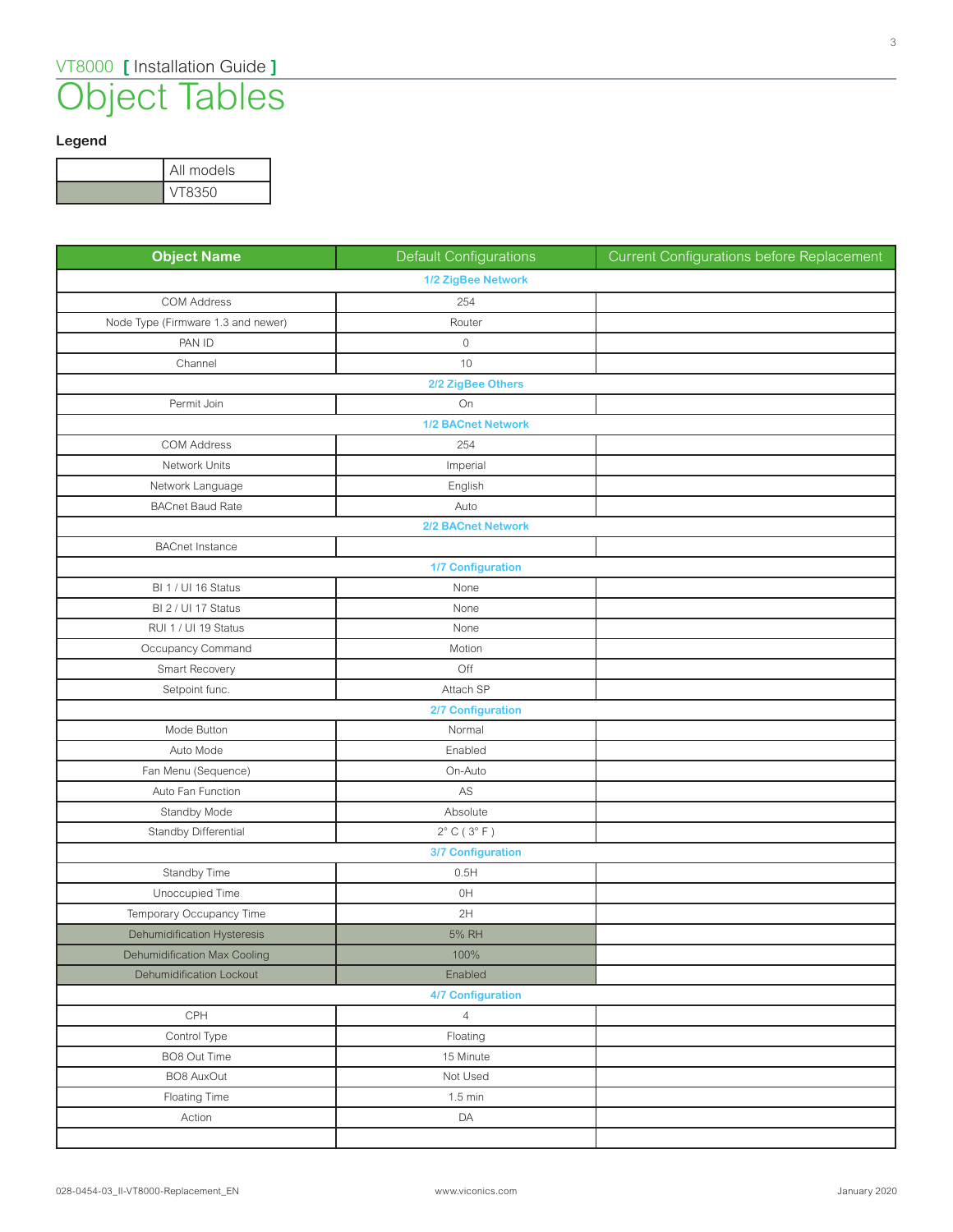|                               | <b>5/7 Configuration</b> |  |  |  |
|-------------------------------|--------------------------|--|--|--|
| Proportional Band             | 3°F (1.2°C)              |  |  |  |
| Pipe Number                   | $\overline{2}$           |  |  |  |
| Sequence of Operation         | Heat only                |  |  |  |
| Purge Sample Period           | 2 hours                  |  |  |  |
| Purge Open                    | 2 Minutes                |  |  |  |
| <b>6/7 Configuration</b>      |                          |  |  |  |
| Main Password                 | $\mathbb O$              |  |  |  |
| User Password                 | $\mathbf 0$              |  |  |  |
| Schedule menu                 | Enabled                  |  |  |  |
| Calib. Temperature            | 0.0 °C                   |  |  |  |
| Calib. Humidity               | 0.0 %RH                  |  |  |  |
|                               | 1/2 Setpoints            |  |  |  |
| Unoccupied Cool Setpoint      | 80°F (26.5°C)            |  |  |  |
| Standby Cool Setpoint         | 78°F (26°C)              |  |  |  |
| Occupied Cool Setpoint        | 75°F (24°C)              |  |  |  |
| Occupied Heat Setpoint        | 72°F (22°C)              |  |  |  |
| Standby Heat Setpoint         | 69°F (21°C)              |  |  |  |
| Unoccupied Heat Setpoint      | 62°F (16.5°C)            |  |  |  |
|                               | 2/2 Setpoints            |  |  |  |
| Default Heating Setpoint      | 72°F (22°C)              |  |  |  |
| Minimum Deadband              | $2^{\circ}F(1^{\circ}C)$ |  |  |  |
| Max. Heating limit            | 90°F (32°C)              |  |  |  |
| Min. Cooling limit            | 54°F (12°C)              |  |  |  |
| <b>Dehumidify Setpoint</b>    | 50% RH                   |  |  |  |
|                               | 1/2 Display              |  |  |  |
| User HMI                      | $\mathbf 0$              |  |  |  |
| Color                         | White                    |  |  |  |
| Main Display                  | Temperature              |  |  |  |
| Use Standby Screen            | No                       |  |  |  |
| Contrast                      | $\mathbf 0$              |  |  |  |
| Long message background color | White                    |  |  |  |
|                               | 2/2 Display              |  |  |  |
| Display Language              | English                  |  |  |  |
| Units (Temperature Scale)     | $^{\circ}{\rm C}$        |  |  |  |
| Low Backlight                 | 60%                      |  |  |  |
| Night Backlight               | 5%                       |  |  |  |
| RH display                    | Enabled                  |  |  |  |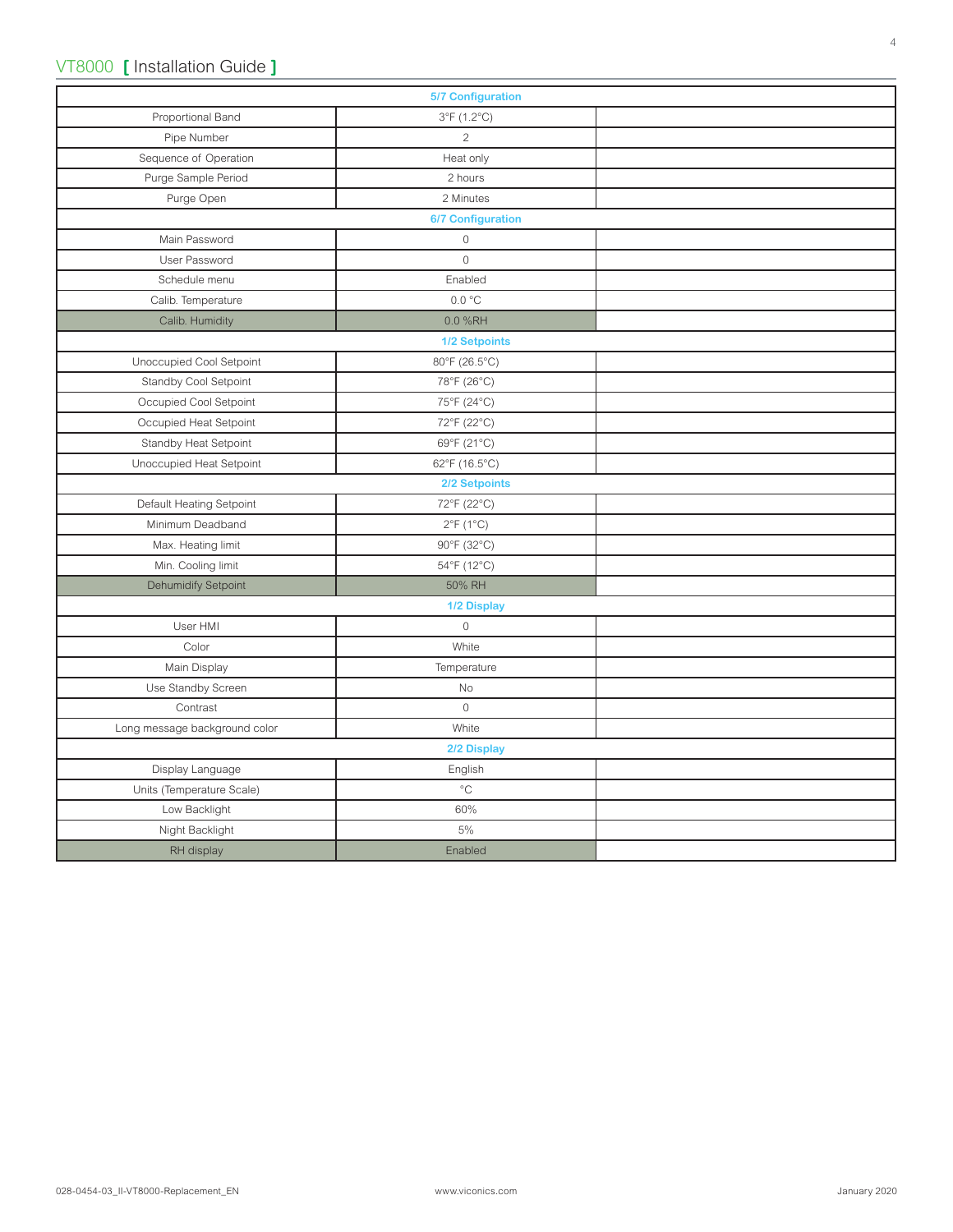### VT8000 **[** Installation Guide **]**

The below parameters are not accessible through the Setup menu in the VT8300/VT8350 models. However, they can be modified via the front end once the device is online. Depending on the Firmware version of the MPM, some properties, such as Display Long Screen Message, do not show up in the Objects list.

| <b>Object Name</b>                 | Default Configurations | <b>Current Configurations before Replacement</b> |  |
|------------------------------------|------------------------|--------------------------------------------------|--|
| <b>More BACnet/ZigBee Objects</b>  |                        |                                                  |  |
| System Mode                        | Sequence#1 (Heat only) |                                                  |  |
| Fan Mode                           | N/A                    |                                                  |  |
| Short Screen Message (BACnet only) | Off                    |                                                  |  |
| Long Screen Message (BACnet only)  | Off                    |                                                  |  |
| Display Long Screen Message        | <b>No</b>              |                                                  |  |
| <b>Heating Demand Limit</b>        | N/A                    |                                                  |  |
| Cooling Demand Limit               | N/A                    |                                                  |  |
| No Activity Sleep Mode             | Disabled               |                                                  |  |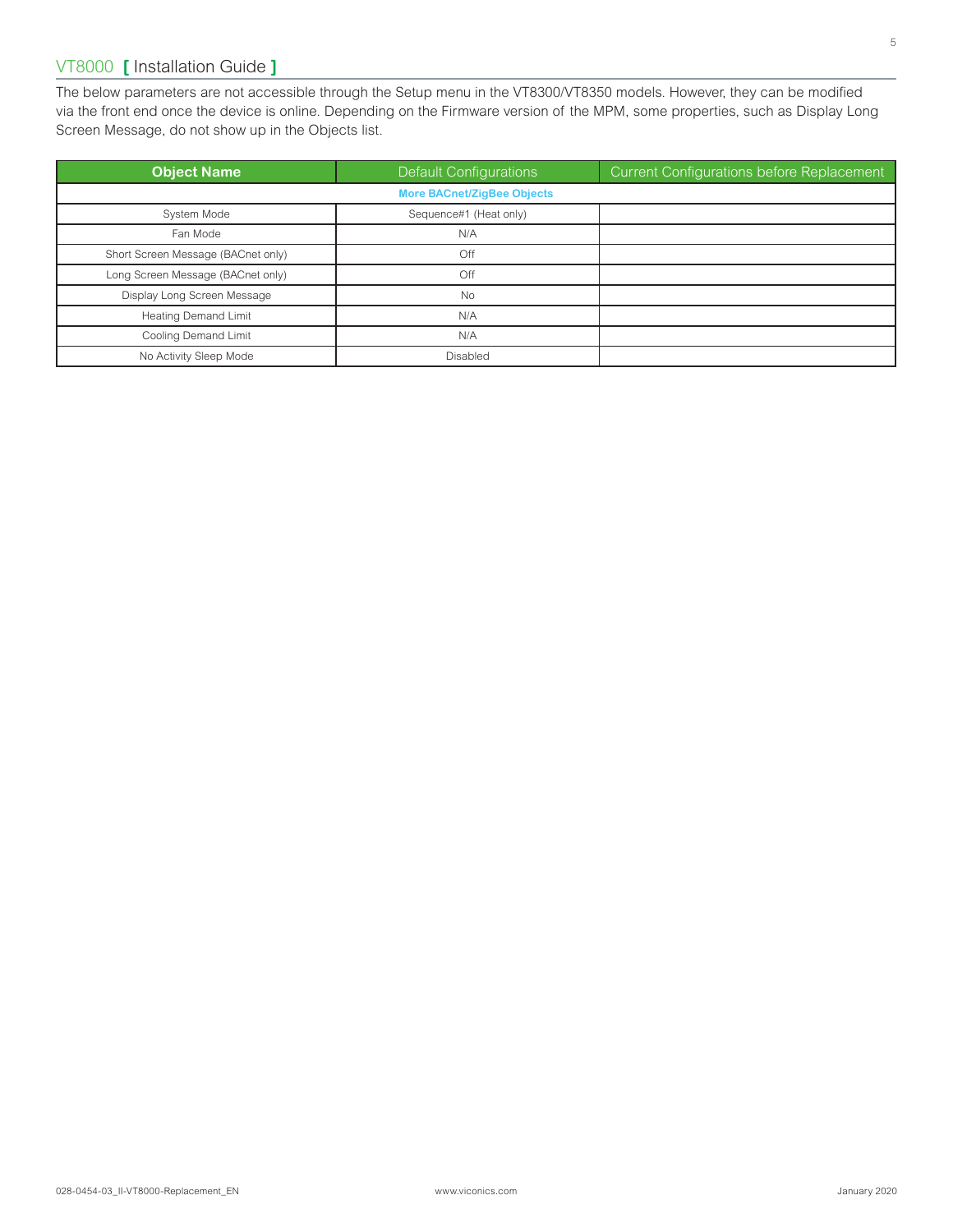# Replace VT800

This procedure shows how to remove the VT8000 Series Room Controller.

#### **NOTE:**

There is one procedure to remove a Room Controller on a ZigBee Network and one procedure to remove a Room Controller on a BACnet Network. Make sure to use the correct procedure.

#### ZIGBEE NETWORK

- 1. Remove security screw on bottom of Room Controller cover.
- 2. Open unit by pulling on bottom side of Room Controller cover (Figure 1).
- 3. Remove cover.

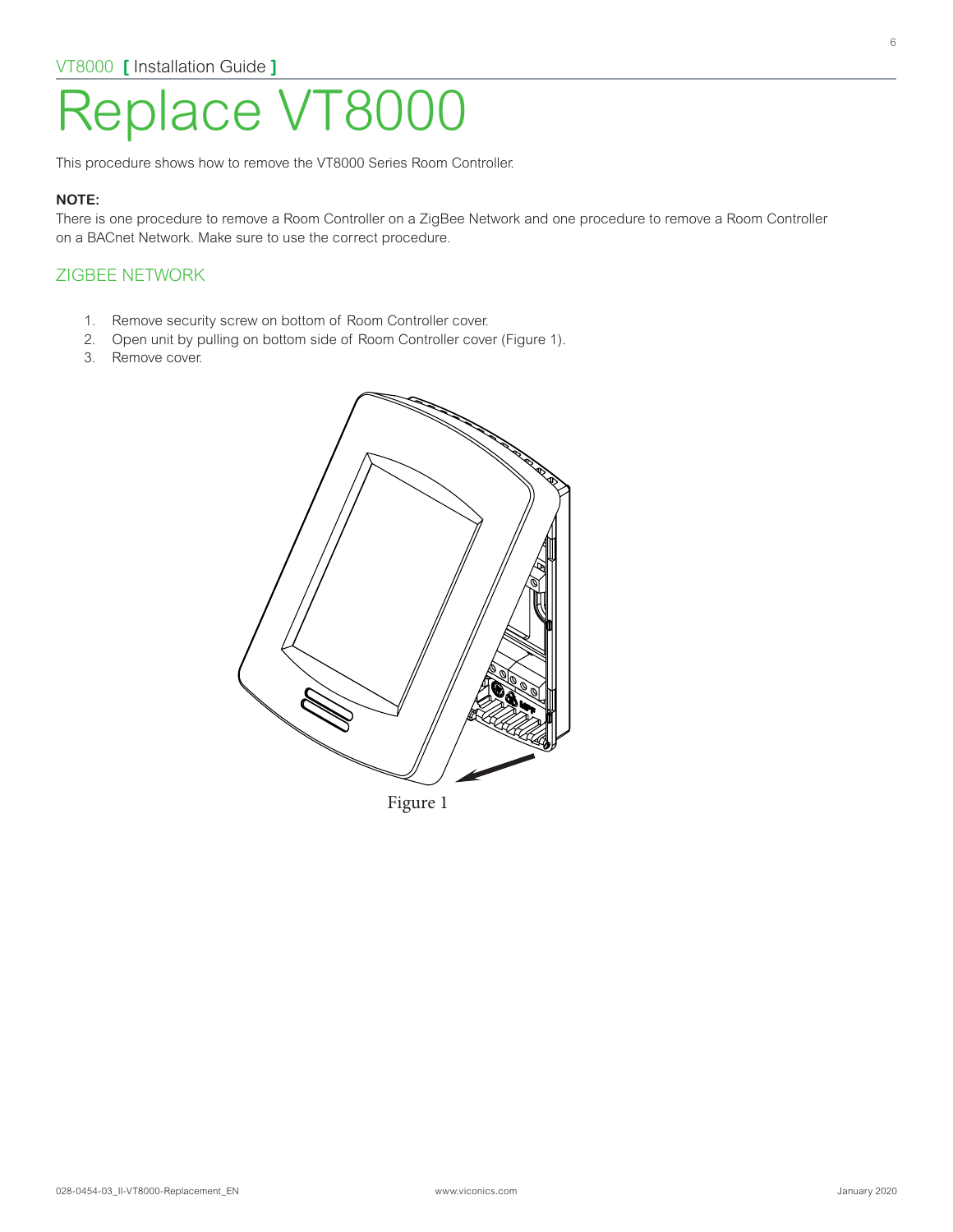- 4. Remove new VT8000 Room Controller from shipping box and separate back plate from front plate to prepare for installation.
- 5. Remove existing ZigBee communication module from old model and install it on back side of new Room Controller (Figure 2).

**NOTE:** If a new ZigBee module is being used, the Room Controller must be bound to the MPM again using Bulding Expert.



6. Mount front plate of new Room Controller to existing back plate on wall. **NOTE:** ensure small plastic projections at top of front plate align with notches at top of back plate.

7. Gently push bottom two corners of front plate bottom to secure in place (Figure 3).



Figure 3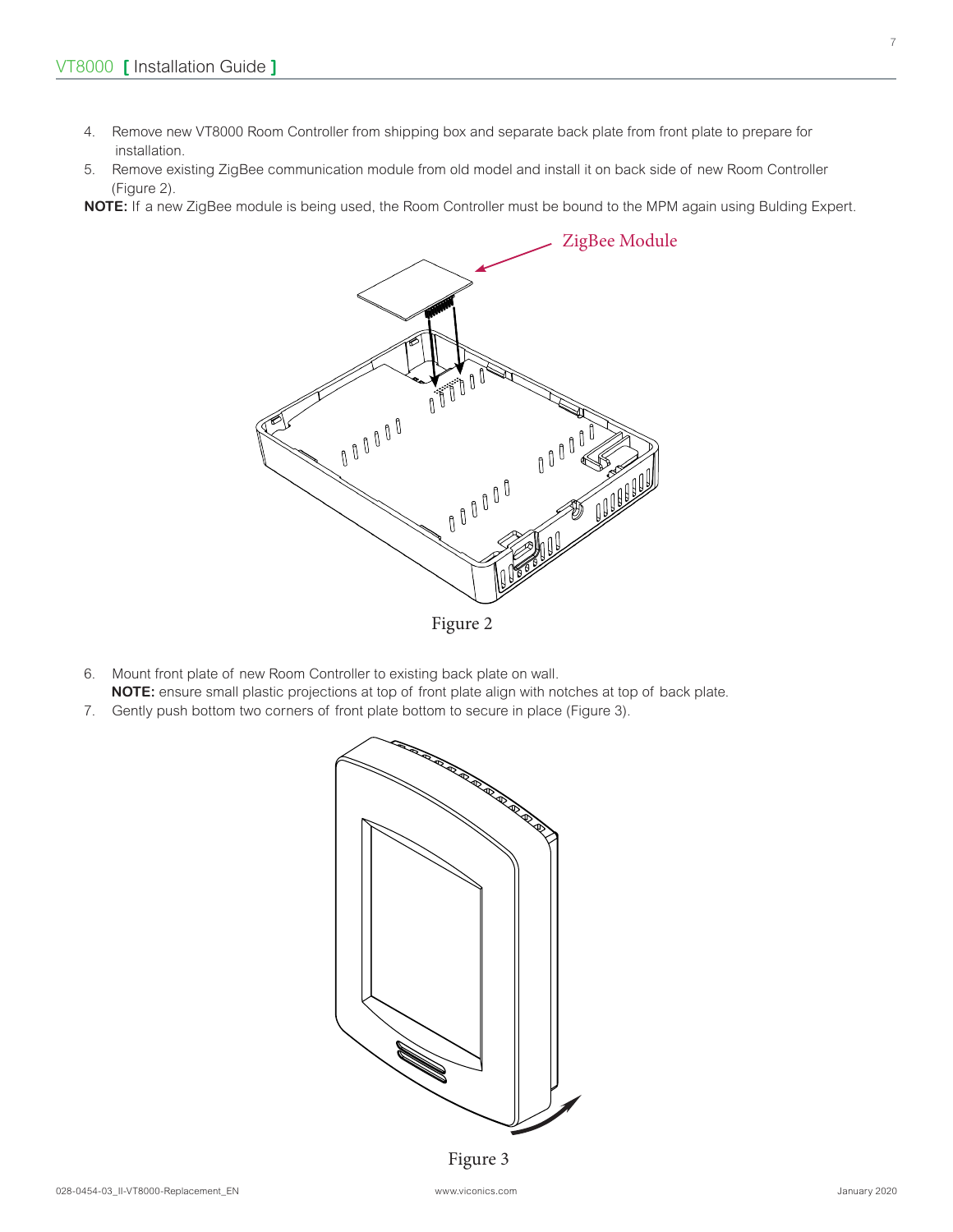- 8. Restore power.
- 9. Wait for unit to power up.
- 10. Refer to tables section to re-configure your parameters (sequence of operation, pipe number, occupied heating/cooling setpoints, etc).
- 11. To bring device back online, make sure **Channel**, **Pan ID** and **Com address** match previous settings before replacement.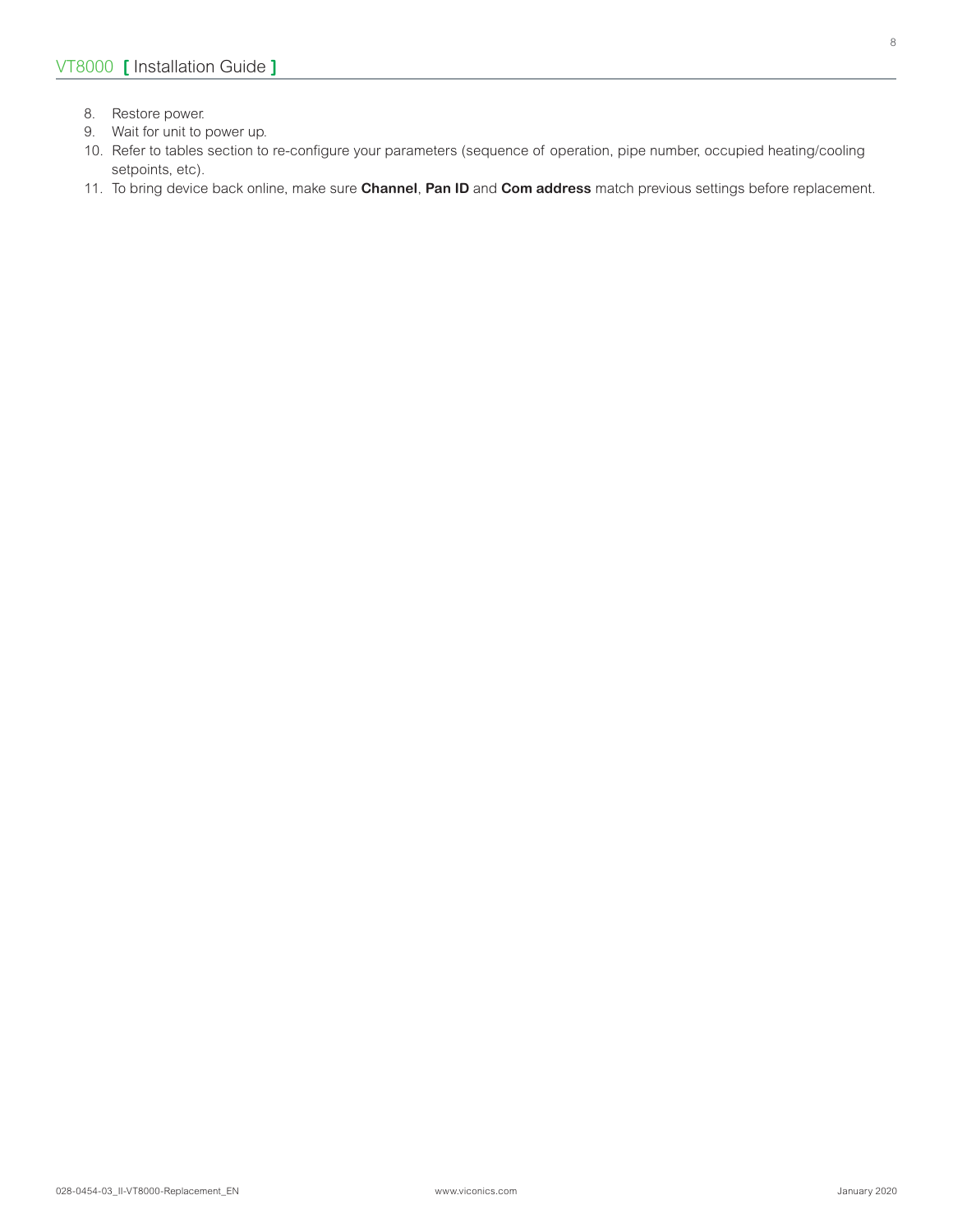### BACNET NETWORK

- 1. Remove security screw on bottom of Room Controller cover.
- 2. Open unit by pulling on bottom side of Room Controller cover (Figure 1).
- 3. Remove cover.

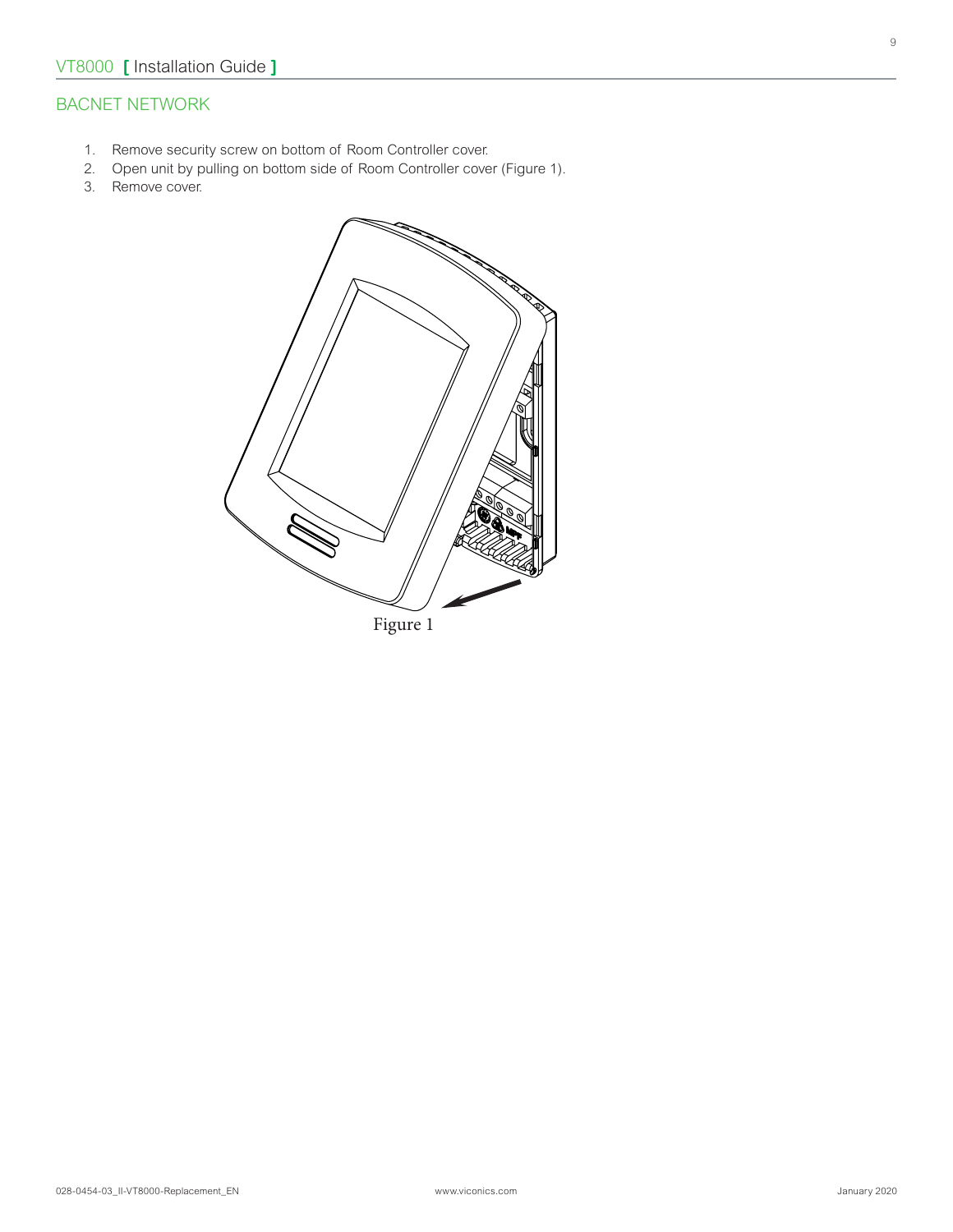- 4. Remove new VT8000 Room Controller from shipping box and separate back plate from front plate to prepare for installation.
- 5. Mount front plate of new Room Controller on existing back plate on wall. **NOTE:** ensure small plastic projections at top of front plate align with notches at top of back plate.
- 6. Gently push bottom two corners of front plate bottom to secure unit in place (Figure 2).



Figure 2

- 7. Restore power.
- 8. Wait for unit to power up.
- 9. Refer to tables section to re-configure your parameters (sequence of operation, pipe number, occupied heating/cooling setpoints, etc).
- 10. To bring device back online, make sure **Com address** match previous settings before replacement.